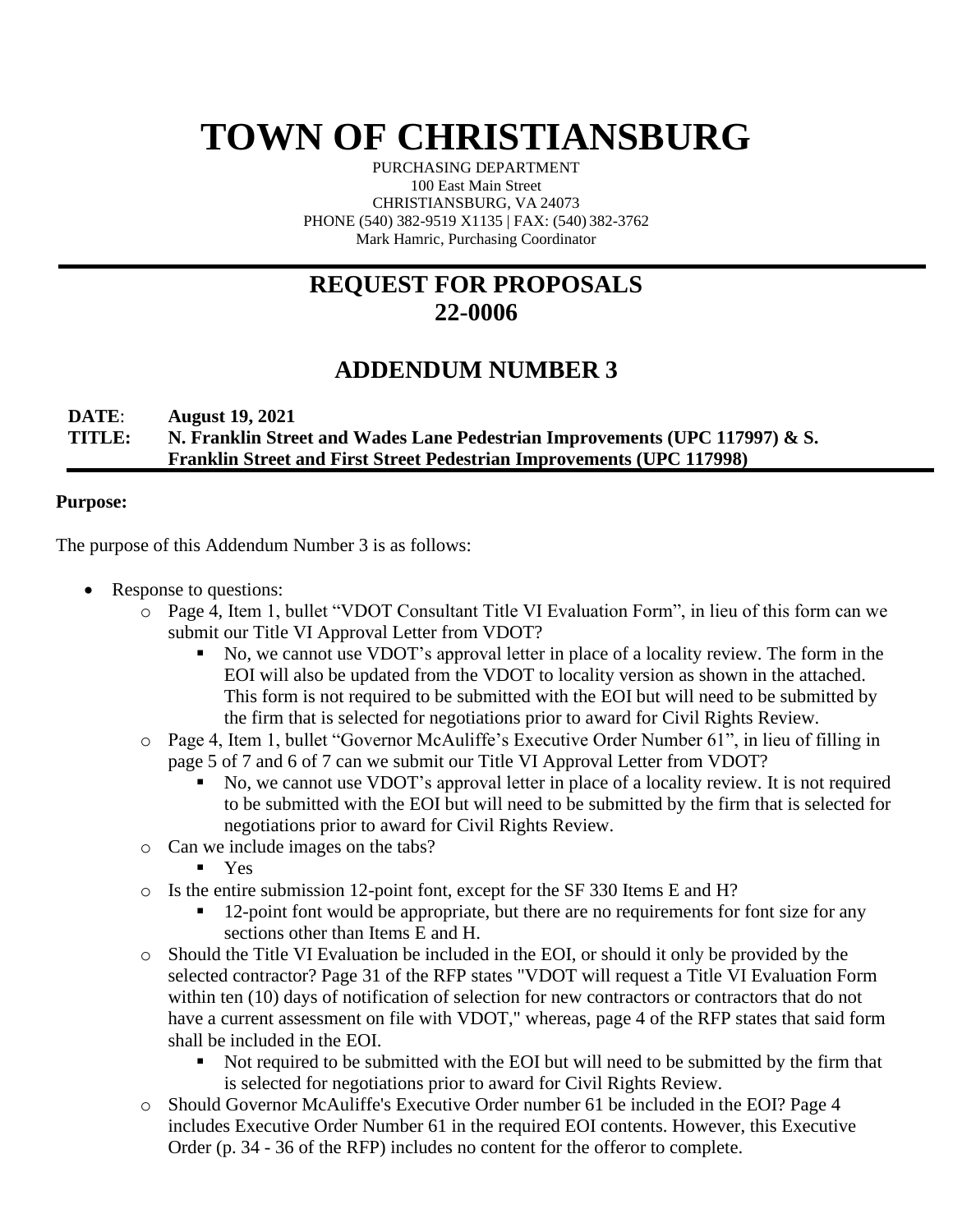- Not required to be submitted with the EOI, but will need to be submitted by the firm that is selected for negotiations prior to award for Civil Rights Review. There is nothing for the offeror to complete but should be included in the submittal package to ensure acknowledgment of the Executive Order.
- o Is the "2 pages or less" referenced in item 11 intended to be part of the 10 pages allotted to SF 330 Part I, Section H, or a separate 2 pages?
	- Item 11 can be up to 2 separate pages if you wish.
- o Is the "2 pages or less" referenced in item 12 intended to be part of the 10 pages allotted to SF 330 Part I, Section H, or a separate 2 pages?
	- Item 12 can be up to 2 separate pages if you wish.
- All other terms and conditions in the Request for Proposal remain the same.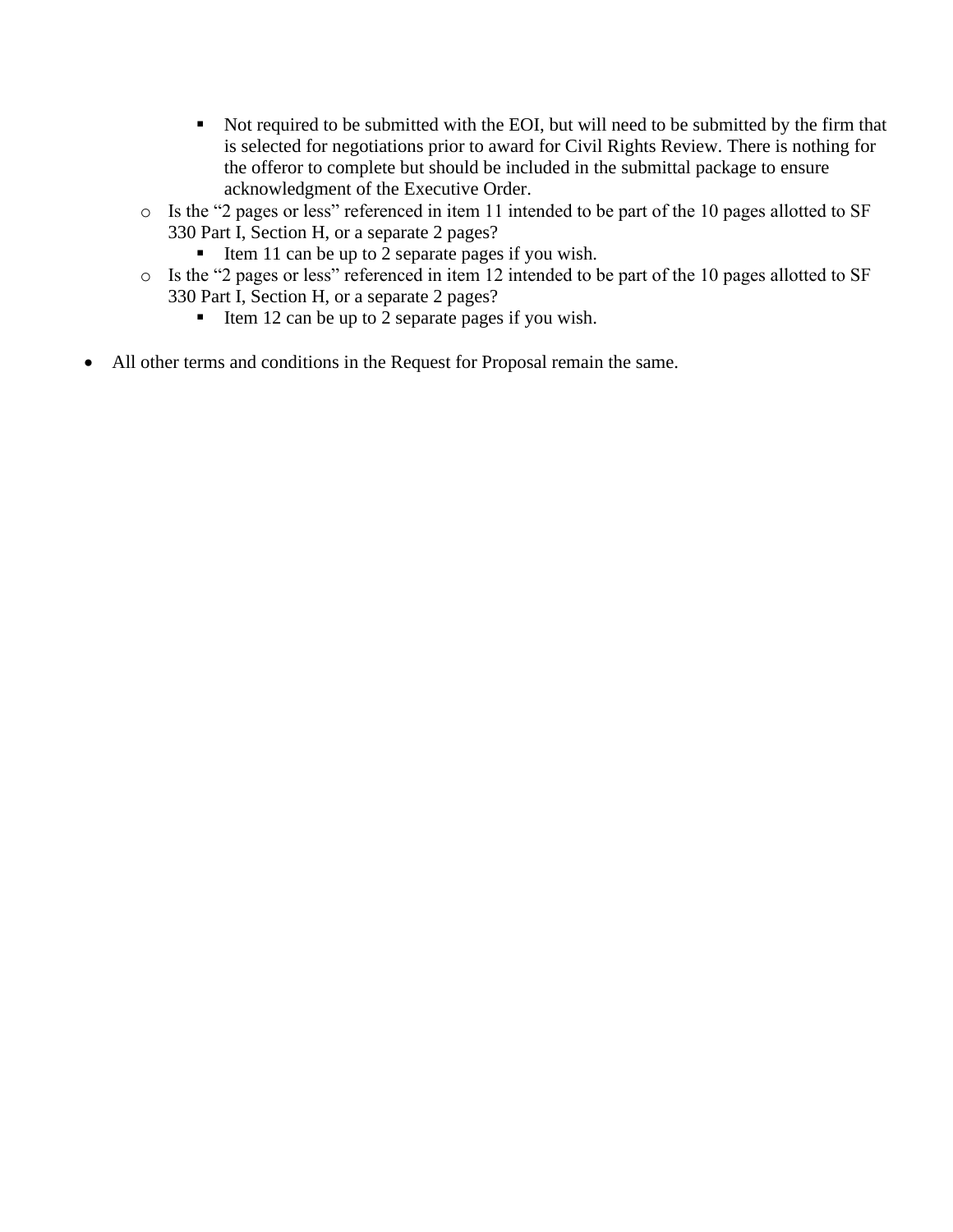

### **Consultant Title VI Evaluation Form**

#### **Introduction**

The Town of Christiansburg is a recipient of federal financial assistance. As a recipient, the Town of Christiansburg is required to comply with Title VI of the Civil Rights Act of 1964, as amended and other nondiscrimination laws and authorities. Title VI of the Civil Rights Act of 1964, and other directives prohibit agencies and sub-recipients receiving federal assistance from discriminating against anyone or any group in the United States on the grounds of race, color, national origin, sex, age, disability, or low-income. The United States Department of Transportation (USDOT) and Federal Highway Administration (FHWA) Regulations (49) Code of Federal Regulations (CFR), Part 21, and 23 CFR, Part 200 respectively, and other applicable orders and authorities provide guidelines, actions, and responsibilities for the Town of Christiansburg's implementation of the Title VI Program. These laws and regulations include but are not limited to the following:

- **The 1970 Uniform Act (42 USC 4601)** prohibits unfair treatment of displacees
- **Section 504 of the 1973 Rehabilitation Act (29 USC 790)** prohibits discrimination based on disability
- **The Federal-Aid Highway Act 1973 (23 USC 324)** prohibits discrimination based on gender
- **The 1975 Age Discrimination Act (42 USC 6101)** prohibits age discrimination (any age)
- **The Civil Rights Restoration Act of 1987 –** clarified the original intent of nondiscrimination organization-wide
- **Executive Order 12898 on Environmental Justice (EJ)** addresses disproportionately high and adverse human health and environmental effects on minority and low-income populations
- **Executive Order 13166 on Limited English Proficiency (LEP)**  ensures people who are limited English proficient (LEP) have meaningful access to services

In brief, these laws and regulations prohibit discrimination in federally assisted programs and activities. Title VI of the 1964 Civil Rights Act states that:

*"No person in the United States shall, on the grounds of race, color, or national origin, be excluded from participation in, be denied the benefits of, or be subjected*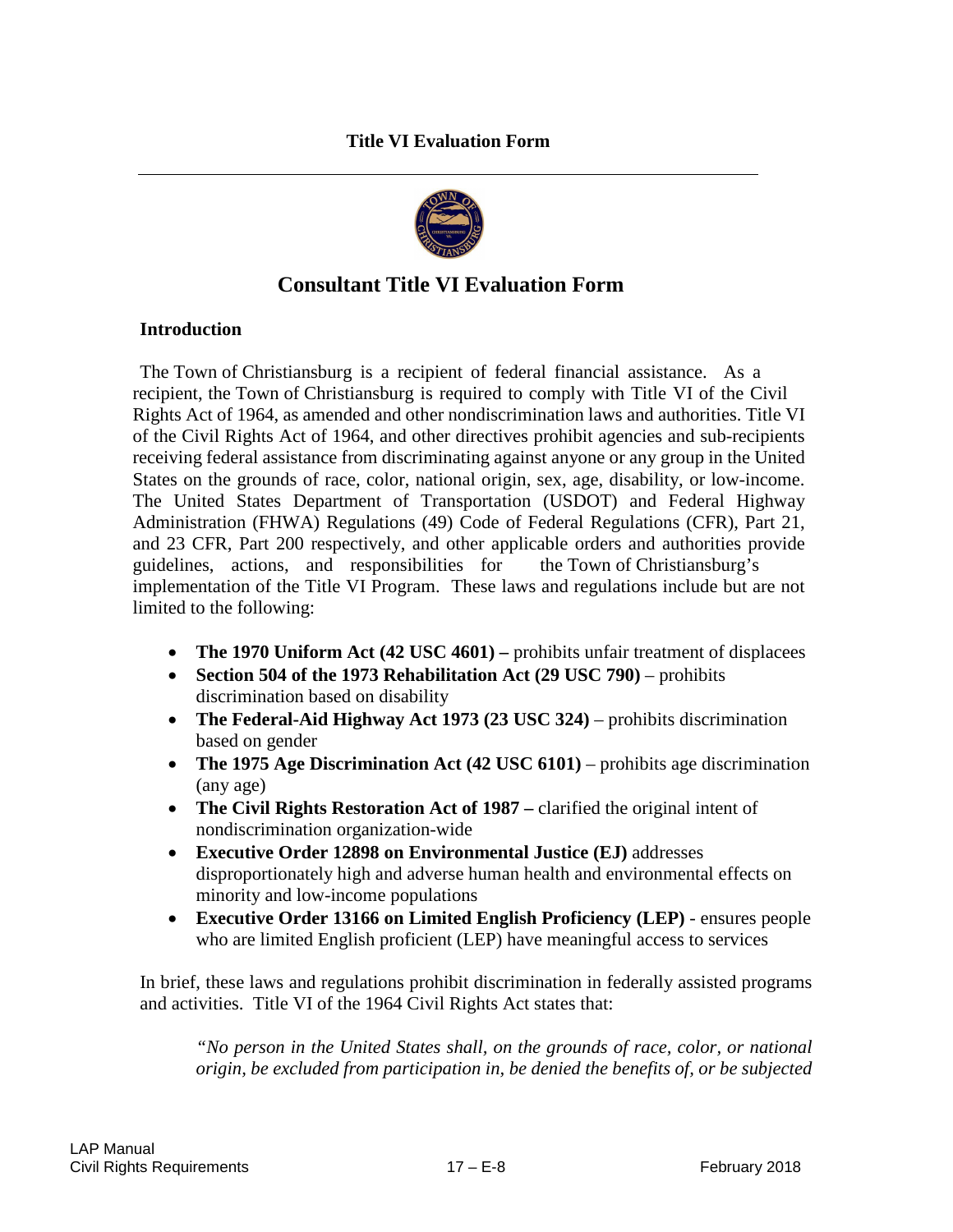*to discrimination under any program or activity receiving federal financial assistance."*

By contracting with the Town of Christiansburg, a consultant is obligated to comply with the laws and regulations listed above and within the Memorandum of Agreement (MOA) executed between the Town of Christiansburg and the consultant. The Town of Christiansburg's Civil Rights Division mo nitors an organization's compliance with the non-discrimination provisions.

To monitor compliance, each consultant and all sub-consultants are required to submit a Title VI Evaluation Form. This requirement is applicable for all consultants.

The Title VI Evaluation Form provides documentation that a consultant has procedures in place to prevent discrimination in programs and services based on Title VI.

The Town of Christiansburg will request a Title VI Evaluation Form within ten (10) days of notification of selection for new contractors or contractors that do not have a current assessment on file with the Town of Christiansburg. The Assessment Form should be submitted to the Program Manager in the division that is negotiating the contract. These are the divisions we currently receive Title VI Evaluation Forms from:

**Planning Division Design/Project Division Right of Way Division Environmental Division Construction/Maintenance Division Education/Training**

Once the Title VI Evaluation Form is provided to the Town of Christiansburg, the Title VI Coordinator reviews the information and may request additional information and/or recommend corrective actions. The Title VI coordinator may schedule an on-site review within the review time frame to confirm information provided in this evaluation form.

If the report is approved, a letter will be sent out with an expiration date for one year from the date of the approval letter. Typically the letter remains current and on file with the Town of Christiansburg for a period of one year. An updated report is required annually for contractors who continue to perform under a contract with the Town of Christiansburg. The Title VI Coordinator may randomly schedule on site compliance reviews at the consultant's office. It should be noted that if the Town of Christiansburg conducts an on-site compliance review the contractor can still be found to be out of compliance during the one year period.

Failure to comply with the nondiscrimination provisions may result in cessation of negotiations, withholding of payments, cancellation, termination, or suspension of the contract in whole or in part.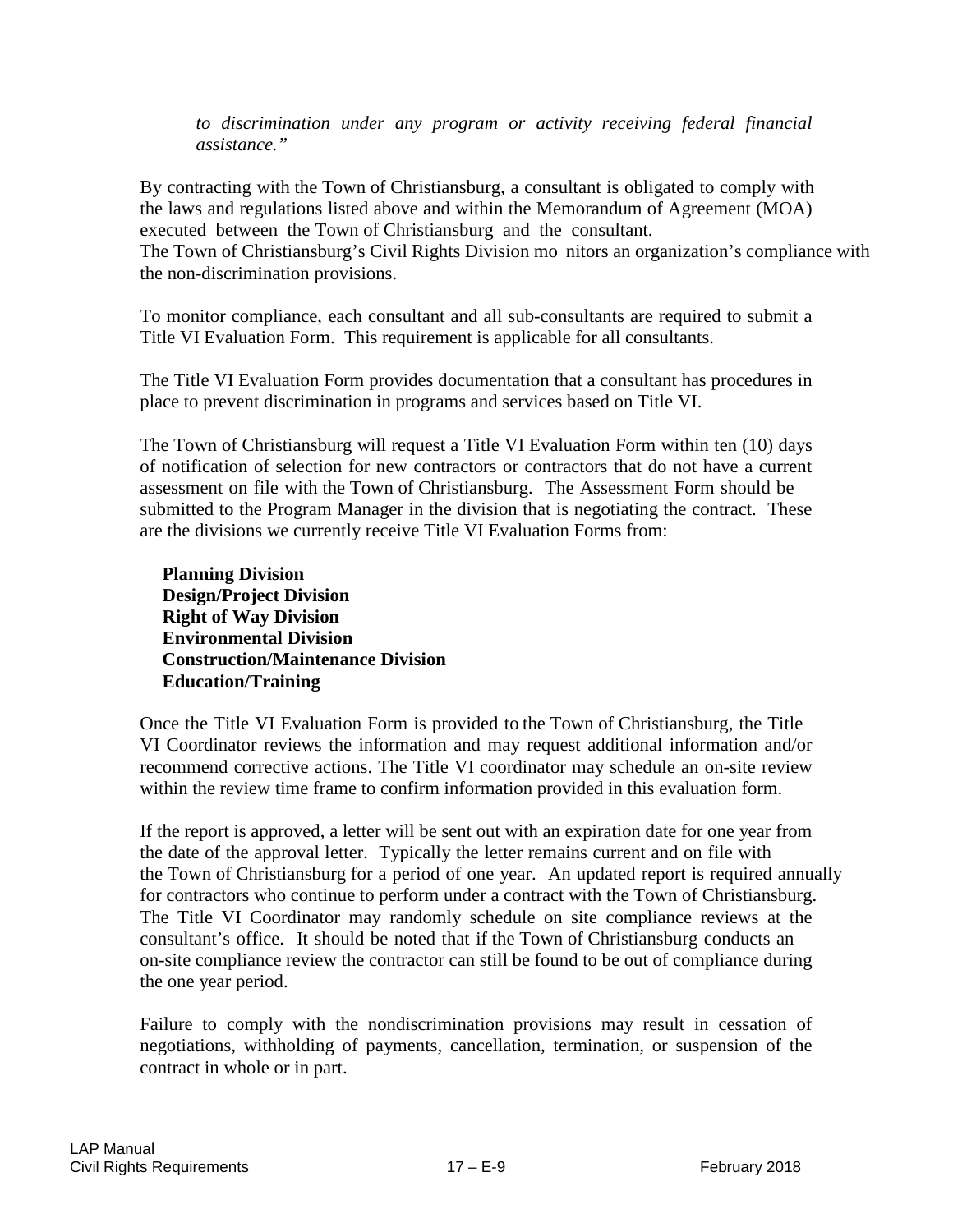Should you have any questions about the Town of Christiansburg's Title VI Program or the Evaluation Form, contact name of LPA's representative here Justin St. Clair at phone number or e-mail address jstclair@christiansburg.org.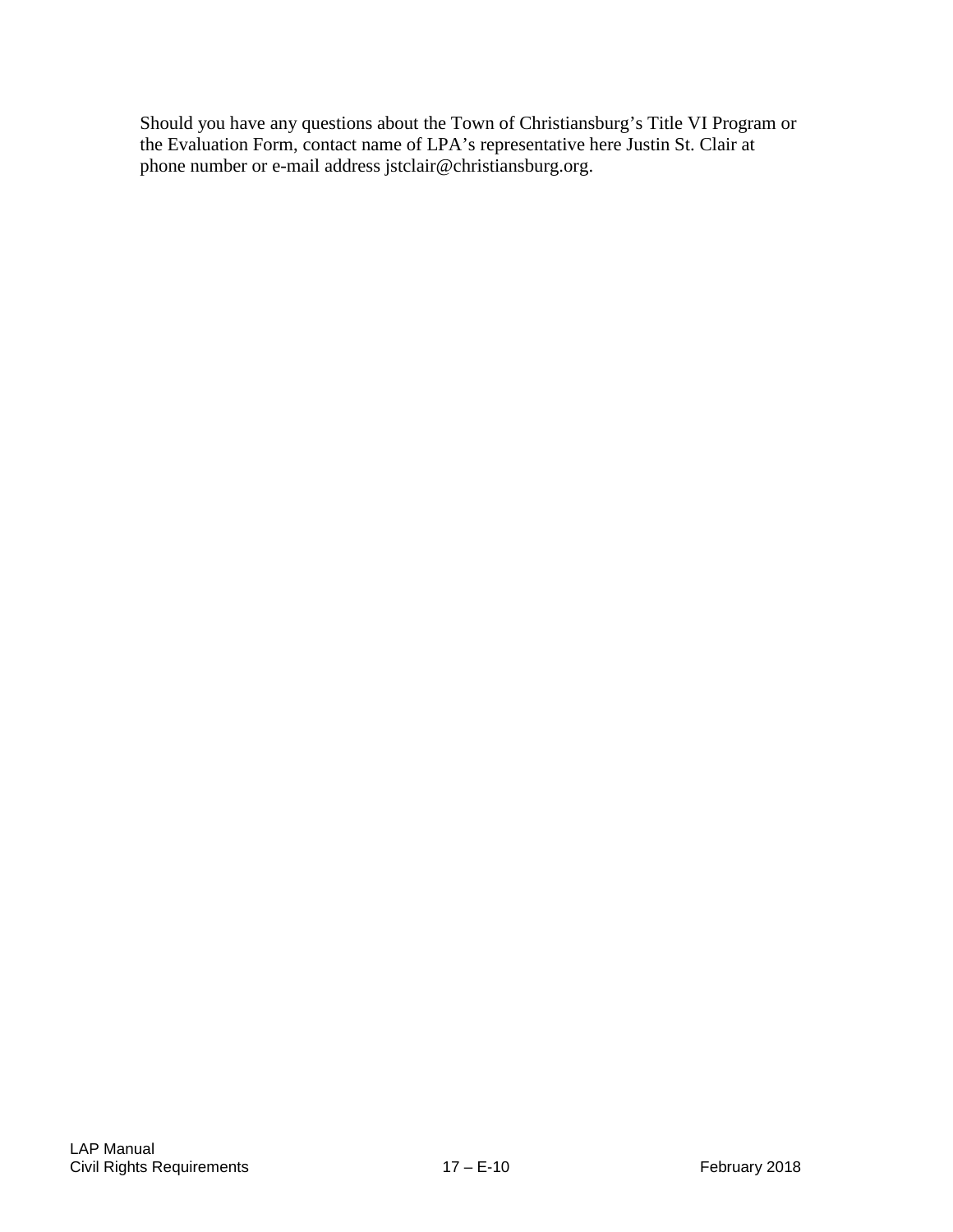## **TITLE VI EVALUATION FORM**

This Title VI Evaluation Form is used as a Pre-award Review and Post-award Review. The Town of Christiansburg is required to conduct routine assessments prior to releasing funds to ensure Title VI compliance. A pre-award review assists in determining whether applicants operate in a nondiscriminatory manner. Pre-award reviews can also be used to require applicants to take preventive measures to ensure that discrimination will not occur in their services as a condition of receiving contracts. Pre-award reviews represent a frontline approach to eliminating and preventing discrimination before it occurs.

Post-Award Reviews are generally conducted after a contractor begins the scope of work. However to minimize the burden on the Town of Christiansburg's consultants, the Town of Christiansburg has developed a form that serves as both a pre-award and post-award compliance tool.

The Town of Christiansburg must also conduct on- site reviews of prime contractors periodically to ensure that the contractor remains in compliance with Title VI and to verify that the contractor has preventive measures to ensure nondiscrimination by their sub-contractors.

| Name of Preparer:                                                                            |                           | Preparer's Title:             |                           |  |  |  |  |
|----------------------------------------------------------------------------------------------|---------------------------|-------------------------------|---------------------------|--|--|--|--|
| Click here to enter text.                                                                    |                           | Click here to enter text.     |                           |  |  |  |  |
| Phone #:                                                                                     |                           | <b>Email Address:</b>         |                           |  |  |  |  |
| Click here to enter text.                                                                    |                           | Click here to enter text.     |                           |  |  |  |  |
| Name of Organization:                                                                        |                           | Address of Organization:      |                           |  |  |  |  |
| Click here to enter text.                                                                    |                           | Click here to enter text.     |                           |  |  |  |  |
| Address of Virginia location where project will be done:                                     |                           |                               |                           |  |  |  |  |
| <b>Click here to enter text.</b>                                                             |                           |                               |                           |  |  |  |  |
| Type of Contractor/Organization:                                                             |                           |                               |                           |  |  |  |  |
| $\Box$ Private Organization                                                                  | $\Box$ Supplier           |                               |                           |  |  |  |  |
| <b>Governmental Agency</b>                                                                   | $\Box$ Other              |                               |                           |  |  |  |  |
| Workforce for Virginia Location(s)                                                           |                           |                               |                           |  |  |  |  |
| Total                                                                                        | % Minority                |                               | % Female                  |  |  |  |  |
| Click here to enter text.                                                                    | Click here to enter text. |                               | Click here to enter text. |  |  |  |  |
| <b>Business Ownership/Control</b>                                                            |                           |                               |                           |  |  |  |  |
| $\Box$ Female<br>$\Box$ Minority                                                             |                           | <b>DBE</b> Certified          | □ SWaM Certified          |  |  |  |  |
| $\gamma$                                                                                     |                           |                               |                           |  |  |  |  |
| $\Box$ Yes $\Box$ No                                                                         |                           |                               |                           |  |  |  |  |
| What is your organization's most recent date of Title VI approval? Click here to enter text. |                           |                               |                           |  |  |  |  |
| Status of Project(s):                                                                        |                           | Value of current Contract(s): |                           |  |  |  |  |
| <b>Click here to enter text.</b>                                                             |                           | Click here to enter text.     |                           |  |  |  |  |
| scope of                                                                                     |                           |                               |                           |  |  |  |  |
| work and your programs and services?                                                         |                           |                               |                           |  |  |  |  |
| <b>Click here to enter text.</b>                                                             |                           |                               |                           |  |  |  |  |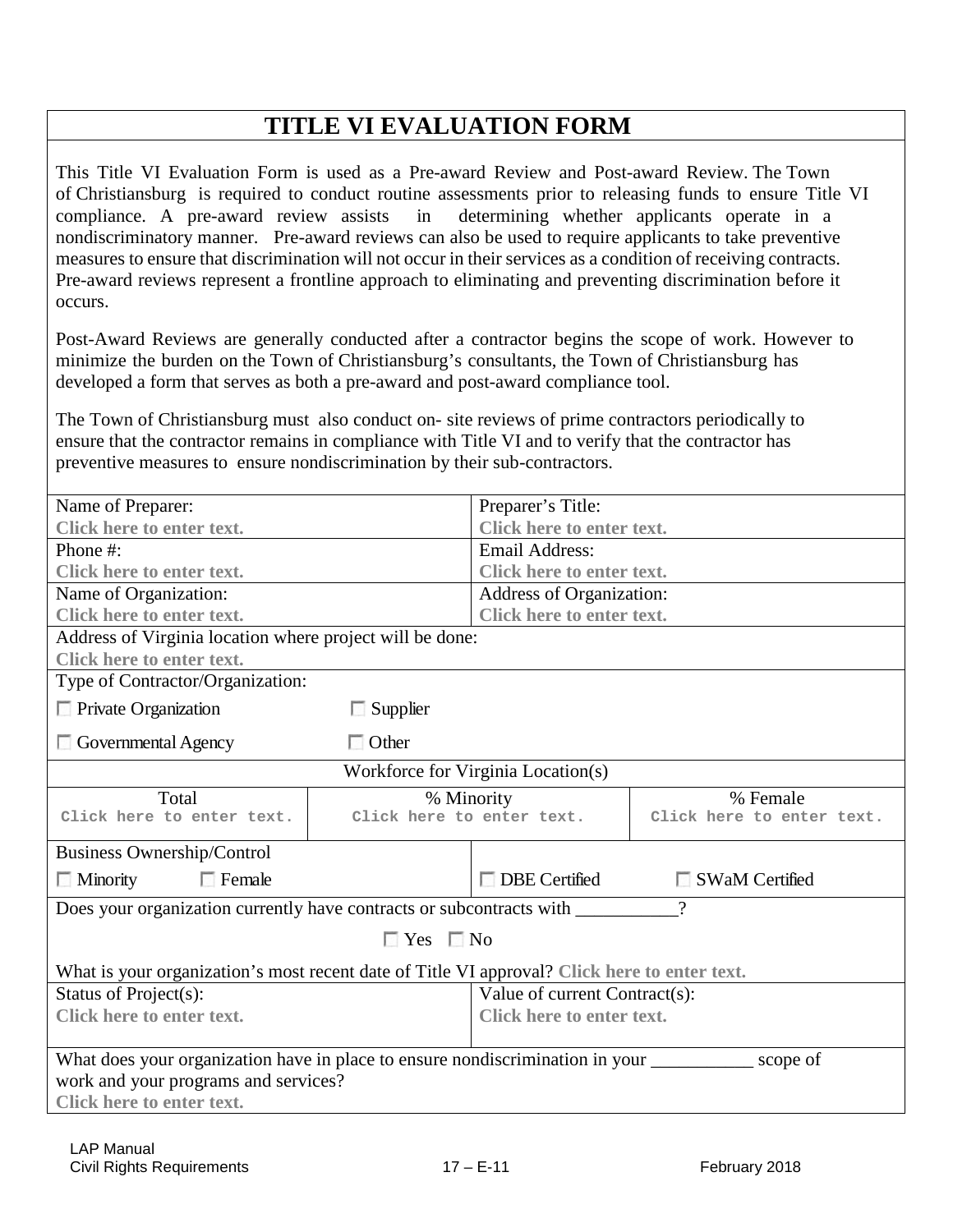#### **Virginia Workforce**

#### **CONSULTANT EQUAL EMPLOYMENT OPPORTUNITY WORKFORCE ANALYSIS**

Employment at this establishment – Report all permanent full and part-time employees including apprentices and on-the job trainees unless specifically excluded as set forth in the instructions. Enter the appropriate figures on all lines and in all columns. Blank spaces will be considered zeros.

|                        | Number of Employees                     |              |                        |                 |           |             |             |           |       |                 |          |       |           |               |              |
|------------------------|-----------------------------------------|--------------|------------------------|-----------------|-----------|-------------|-------------|-----------|-------|-----------------|----------|-------|-----------|---------------|--------------|
| Job Categories         | (Report employees in only one category) |              |                        |                 |           |             |             |           |       |                 |          |       |           |               |              |
|                        | Race/Ethnicity                          |              |                        |                 |           |             |             |           |       |                 |          |       |           |               |              |
|                        | Hispanic or                             |              | Not Hispanic or Latino |                 |           |             |             |           |       |                 |          |       |           |               |              |
|                        | Latino                                  |              | Male                   |                 |           |             | Female      |           |       |                 |          |       |           |               |              |
|                        | Male                                    | Female       | White                  | <b>Black</b> or | Native    | Asian       | American    | Two       | White | <b>Black or</b> | Native   | Asian | American  | Two           | Total        |
|                        |                                         |              |                        | African         | Hawaiian  |             | Indian or   | <b>or</b> |       | African         | Hawaiian |       | Indian or | <sub>or</sub> | Col          |
|                        |                                         |              |                        | American        | Or Other  |             | Alaska      | more      |       | American        | Or Other |       | Alaska    | more          | $A-N$        |
|                        |                                         |              |                        |                 | Pacific   |             | Native      | races     |       |                 | Pacific  |       | Native    | races         |              |
|                        |                                         |              |                        |                 | Islander  |             |             |           |       |                 | Islander |       |           |               |              |
|                        | A                                       | $\, {\bf B}$ | $\mathbf C$            | D               | ${\bf E}$ | $\mathbf F$ | $\mathbf G$ | H         | I     | $\mathbf{J}$    | $\bf K$  | L     | M         | ${\bf N}$     | $\mathbf{O}$ |
| Executive/Sir.         |                                         |              |                        |                 |           |             |             |           |       |                 |          |       |           |               |              |
| Level Officials &      |                                         |              |                        |                 |           |             |             |           |       |                 |          |       |           |               |              |
| Managers (1.1)         |                                         |              |                        |                 |           |             |             |           |       |                 |          |       |           |               |              |
| First/Mid-Level        |                                         |              |                        |                 |           |             |             |           |       |                 |          |       |           |               |              |
| Officials &            |                                         |              |                        |                 |           |             |             |           |       |                 |          |       |           |               |              |
| Managers (1.2)         |                                         |              |                        |                 |           |             |             |           |       |                 |          |       |           |               |              |
| Professionals $(2)$    |                                         |              |                        |                 |           |             |             |           |       |                 |          |       |           |               |              |
| Technicians (3)        |                                         |              |                        |                 |           |             |             |           |       |                 |          |       |           |               |              |
| Sales Workers (4)      |                                         |              |                        |                 |           |             |             |           |       |                 |          |       |           |               |              |
| Administrative         |                                         |              |                        |                 |           |             |             |           |       |                 |          |       |           |               |              |
| <b>Support Workers</b> |                                         |              |                        |                 |           |             |             |           |       |                 |          |       |           |               |              |
| (5)                    |                                         |              |                        |                 |           |             |             |           |       |                 |          |       |           |               |              |
| Craft Workers (6)      |                                         |              |                        |                 |           |             |             |           |       |                 |          |       |           |               |              |
| Operatives (7)         |                                         |              |                        |                 |           |             |             |           |       |                 |          |       |           |               |              |
| Laborers &             |                                         |              |                        |                 |           |             |             |           |       |                 |          |       |           |               |              |
| Helpers (8)            |                                         |              |                        |                 |           |             |             |           |       |                 |          |       |           |               |              |
| Service Workers        |                                         |              |                        |                 |           |             |             |           |       |                 |          |       |           |               |              |
| (9)                    |                                         |              |                        |                 |           |             |             |           |       |                 |          |       |           |               |              |
| <b>TOTAL (10)</b>      |                                         |              |                        |                 |           |             |             |           |       |                 |          |       |           |               |              |
| <b>PREVIOUS</b>        |                                         |              |                        |                 |           |             |             |           |       |                 |          |       |           |               |              |
| YEAR TOTAL             |                                         |              |                        |                 |           |             |             |           |       |                 |          |       |           |               |              |
| (11)                   |                                         |              |                        |                 |           |             |             |           |       |                 |          |       |           |               |              |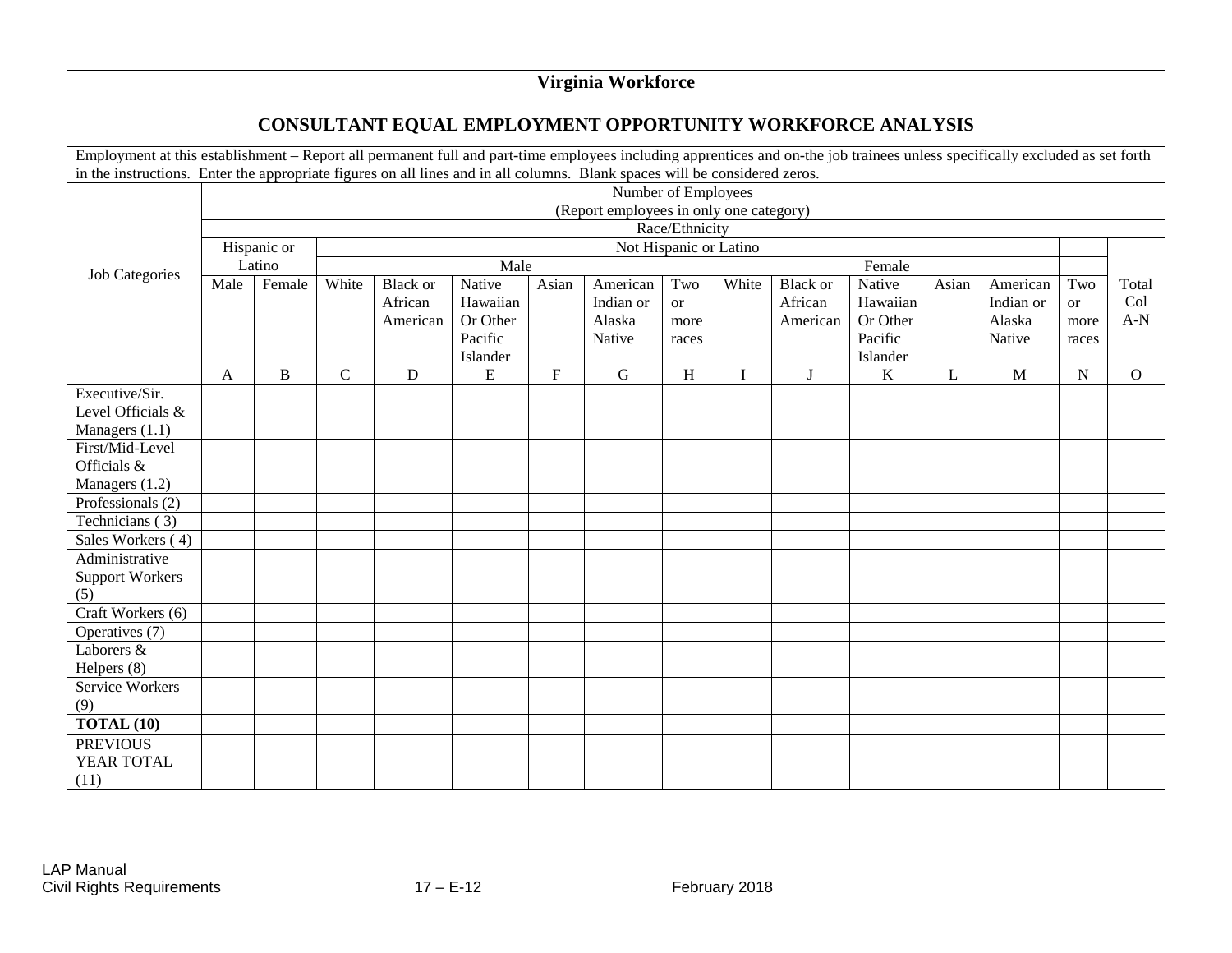#### **Organization, Staffing, & Training**

- 1. What type of services will your organization provide \_\_\_\_\_\_\_\_? **Click here to enter text.**
- 2. Identify the person responsible for the administration of Title VI polices and procedures (a Title VI Coordinator). Provide the name, position, title, and contact information. **Click here to enter text.**

#### **Title VI/Nondiscrimination**

- 1. Is your Title VI Coordinator, project managers, and other staff made aware of Title VI compliance and regulations relative to nondiscrimination in federally-assisted programs of the Department of Transportation (hereinafter, "DOT") Title 49, Code of Federal Regulations, Part 21 and the Federal Highway Administration's 23 Code of Federal Regulations 200? Please explain how they are made aware. **Click here to enter text.**
- 2. What procurement procedures does your organization have in place to ensure nondiscrimination in the selection and retention of subcontractors including procurements of materials and leases of equipment? **\* Please note N/A is not an acceptable response, please provide a complete answer Click here to enter text.**
- 3. How does your organization notify your subcontractors and suppliers of their obligations under this contract and the Regulations relative to nondiscrimination on the grounds of race, color, national origin, sex, age, disability and low income populations? **\* Please note N/A is not an acceptable response, please provide a complete answer Click here to enter text.**

4. Are facilities and meeting areas fully accessible to persons with disabilities? **Click here to enter text.**

5. Does your organization have a system in place to accommodate persons with disabilities? If yes, how does your organization notify the public? If no, please explain. **\* Please note N/A is not an acceptable response; please provide a complete answer**

**Click here to enter text.**

6. How are limited English proficient persons made aware that they can receive translation services for access to services? **\* Please note N/A is not an acceptable response; please provide a complete answer**

**Click here to enter text.**

7. Has your organization been reviewed by any governmental agencies for compliance with Title VI and other laws and regulations? If yes, provide a copy of the letter identifying the review findings? **Click here to enter text.**